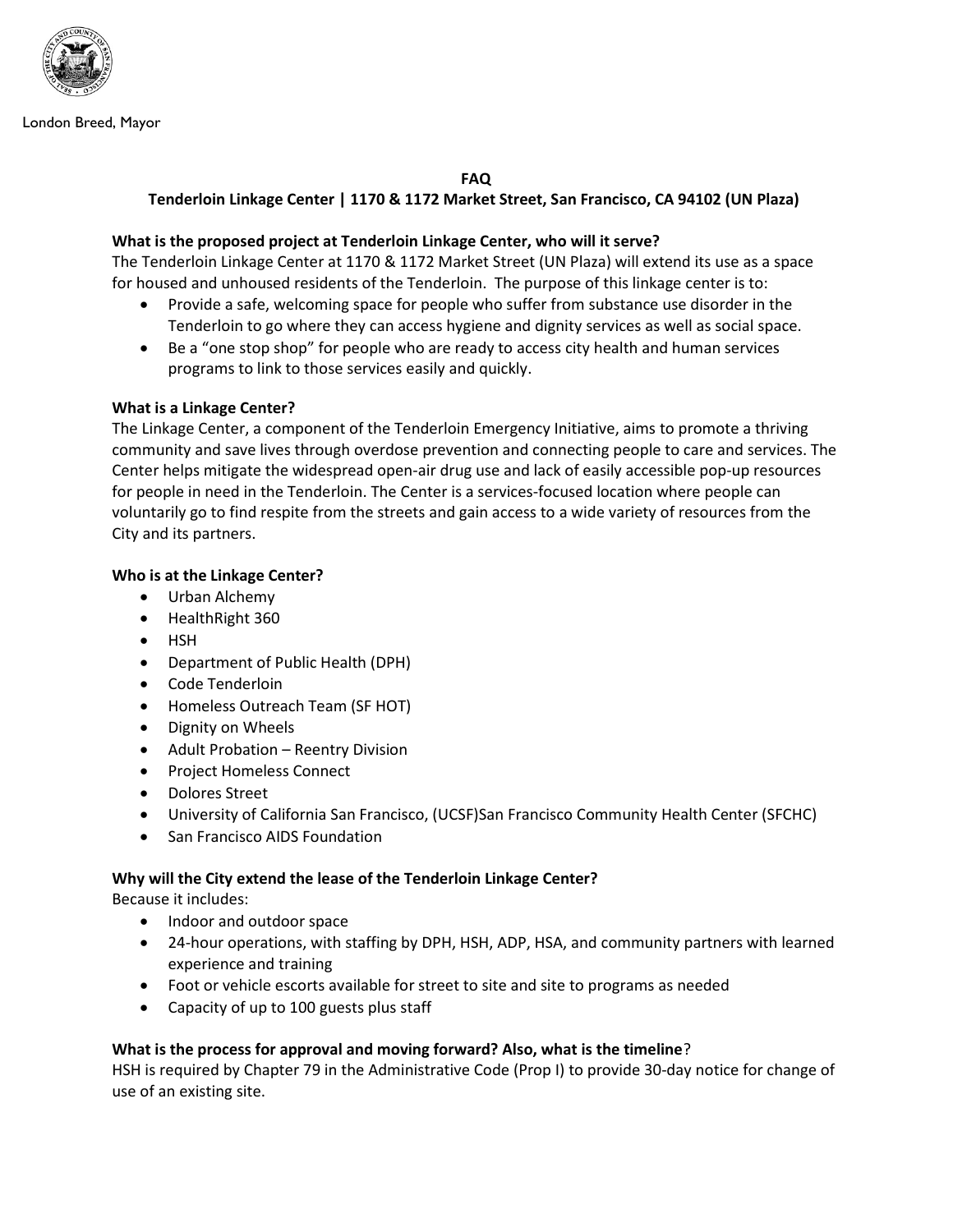This requirement was fulfilled on March 21, 2022, through public notices, Prop I letter, and the forthcoming community meeting. Additional information about Prop I notifications and public meetings for proposed projects can be found at HSH's website at: hsh.sfgov.org/get-involved/notices/

The community meeting for this project will be held on Friday, April 1, 2022, at 12:00 p.m. This meeting will be held virtually and can be accessed via Zoom.

## What is the site currently being used for?

The site currently operates as a Linkage Center with two levels of services open to all guests of the center:

- Level 1 Basic services. Food, water, hygiene services, personal protective equipment, clothing, pest treatment, activities and programming, social space, laundry, showers, animal care, wound care supplies, and more.
- Level 2 Linkage to programs. For those guests who are ready to connect to shorter long-term services, care, or programs offered by the city or its partners, representatives will be available to provide information and intake to these programs.

## Is the City leasing this site? If so, for how long? If the City isn't leasing, who is?

Yes, the lease will be extended until the end of the calendar year.

### Who are the target guests of this site?

All are welcome at the Tenderloin Linkage Center. More specifically, this site is being established to support housed and unhoused residents of the Tenderloin who are seeking a safe space to find respite from the streets, or who wish to engage in the wide array of available resources and services that the City has to offer. Community organizations or field outreach teams in the Tenderloin can call for foot or vehicle escorts for those who wish to connect to the Center. Housed or unhoused residents may also self-present at the site without an escort or referral.

#### What model(s) is this site based on?

This center reflects the Street-Level Drug Dealing Task Force recommendation to establish "a 24/7 location in the Tenderloin for low barrier substance use treatment and referrals to other types of treatment." This site is a services-focused location where people can voluntarily go to find respite from the streets and gain access to a wide variety of resources from the city and its partners. While this site's dual purpose as respite for those suffering with substance use disorder as well as linkage to the comprehensive services and programs is unique, components of the site are similar to diversion, navigation, and triage centers in major cities across the country.

#### How does it fit in with what we have been hearing about law enforcement in the Tenderloin?

The purpose of the Linkage Center is to provide respite and resources for those suffering from substance use disorder rather than threatening them with law enforcement. This site is meant as an alternative to engagement with law enforcement by providing a safe alternative space for people to go. While police can refer potential guests to the site, their primary focus for enforcement activities will be violent crime and drug dealing.

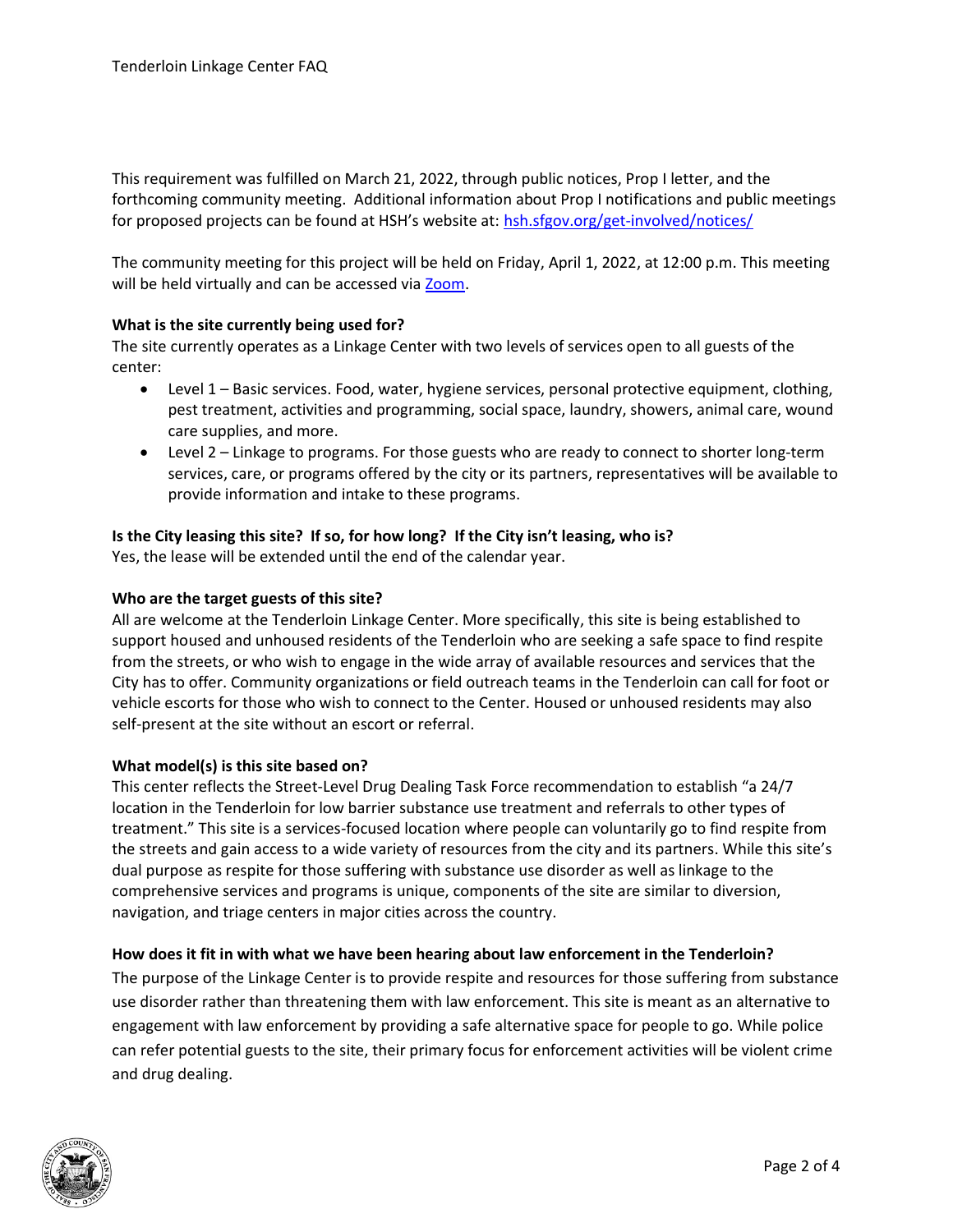### What does the Center allow us to do that we can't already do?

The facility will create a safe place for people in need of services to be off the streets during the day and evening hours. We have not had a 24/7 center like this before. It will also function as a one-stop location that encompasses the multitude of health, social, homeless, and re-entry services and programs that exist across the city but are not always easy to understand or access.

## Will drug use be allowed on site?

This is not the city's safe consumption site. The site will not include medical oversight for safe drug use. However, guests may arrive at the facility after having used drugs. In order to promote safety, site staff will include community and peers who are trained in overdose prevention and harm reduction to monitor and engage with guests who may be experiencing the effects of recent drug or other substance use.

### How will the site affect UN Plaza and the surrounding area?

The Linkage Center is a key component of the Tenderloin Emergency Initiative. On its own, the site will not be the sole solution to conditions impacting UN Plaza. However, the development of the facility and its adjacent structures focuses substantial attention to the area of UN Plaza and will include a path of travel and general surrounding vicinity that is clear of illegal activity. This includes attention to the UN Plaza fountain, the BART entrances, and known locations of drug dealing and illegal vending. Additionally, the return of Urban Alchemy to UN Plaza as part of the Mid Market/Tenderloin Community-Based Safety Program and the staffed Linkage Center will assist in keeping the Plaza area clear of harmful activity.

## Will this become the Safe Consumption site?

This will not become the Safe Consumption site. The City is in development for a contract for a different building to become that facility.

#### How has the community been engaged in this process?

Representatives of community-serving organizations, community benefit districts, residents, and merchants have engaged with the dynamic and iterative process of the Tenderloin Emergency Intervention plan, including the development of the Linkage Center. Site staff, including escorts, will be provided by community-based organizations and city staff, and the outreach and engagement strategy is being prepared and led by community organizations already engaged in the Tenderloin. As the site is activated and ramps up, the plan will adjust as necessary to ensure it meets the needs of the Tenderloin community.